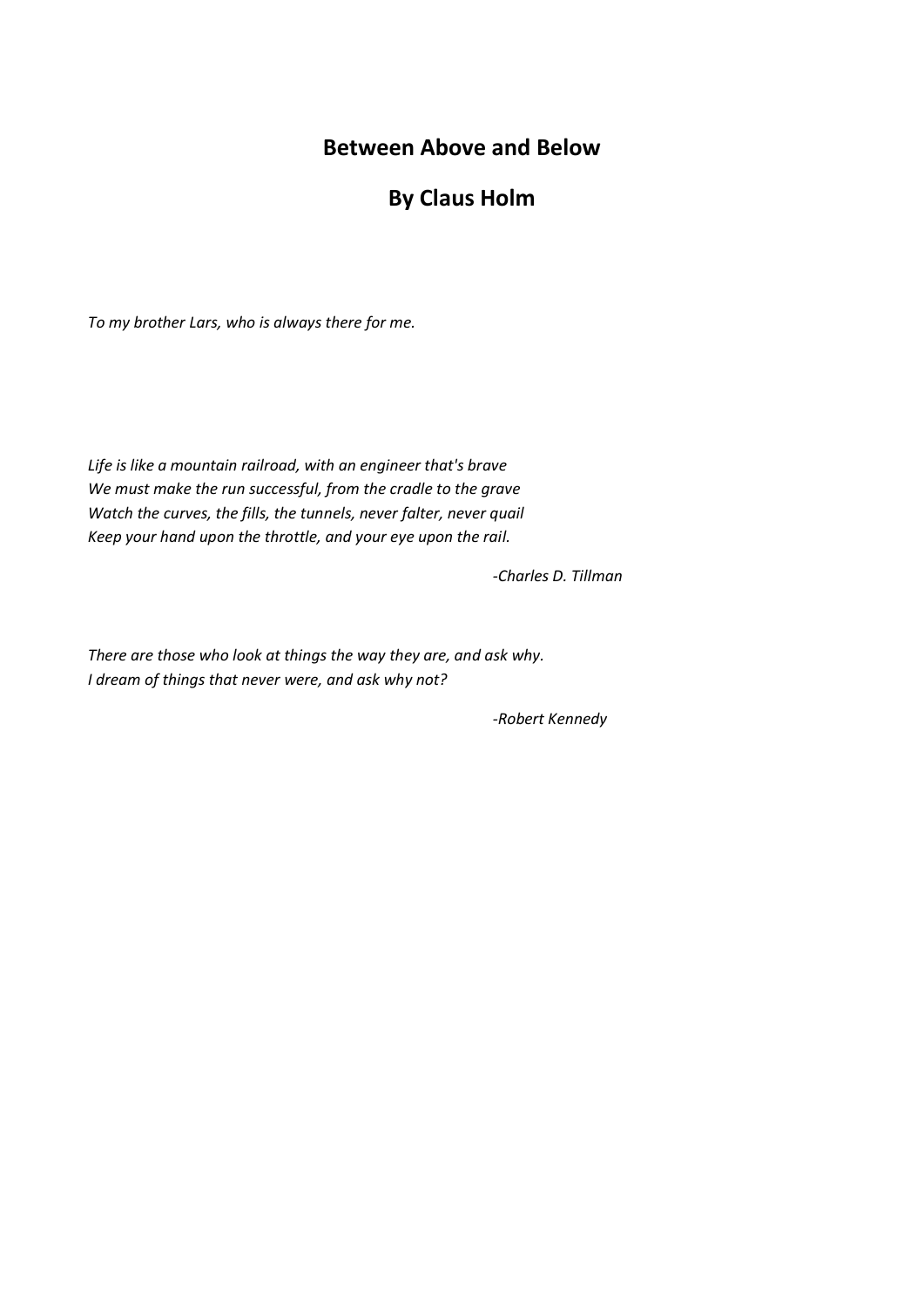#### **The bunker**

*It is easy go down into hell, but to climb back again, to retrace one's steps to the upper air, therein lies the task.* 

*– Vergil*

### 1. Sarah

"But I don't care about some stupid bunker!" Pete said. His voice was turning into the whine that Sarah hated the most. It was also the tone that usually got him exactly what he wanted. She tried to tune him out, and looked out the window as they drove into the parking lot.

*'The Sierra Vista Valley missile museum'* she read as they drove past the sign.

"I don't care." Tim was sliding the car into one of the parking booths in the lot. It was barely a quarter full, and Sarah guessed at least a few of the cars had to belong to the employees or guides. "Your grandfather worked in a bunker just like this one, I've heard it's interesting, and we are going. You'll have fun once you get in there," Tim said.

"What if I don't?" Pete said.

"Then you'll be scarred for life, or until you get an ice cream afterwards. Come on, I promise it will be fun."

Sarah smiled. Points for dad. He and mom might be divorced, but he hadn't lost his touch.

She opened the door and stepped outside, taking one last sip of her Pepsi. She might as well throw the last of it away before they went inside. No reason to leave it in the car, it would be boiling by the time they came back. The Arizona sun felt hot on her skin, and she knew the car would become an oven without the air conditioning running.

Tim opened Pete's door, and he crawled out. He was small for an eight year old, and his face had gotten freckles from the sun in the last week. He still held on to his game. If he wasn't careful, he'd fall down the bunker stairs and get hurt. She promised herself to keep an eye on him.

"When did grandpa work in a missile silo?" Sarah asked.

"Most of the seventies. He transferred out in seventy-nine, and we moved to New Jersey after that."

"Did he get tired of it?"

"He got tired of the work hours, I think, and the sleeping accommodations." Tim took Pete's shoulder in his hand and turned him towards the entrance. "As you'll see, it's not exactly luxury."

Sarah nodded. "I wish I could have seen it when it was operational, though."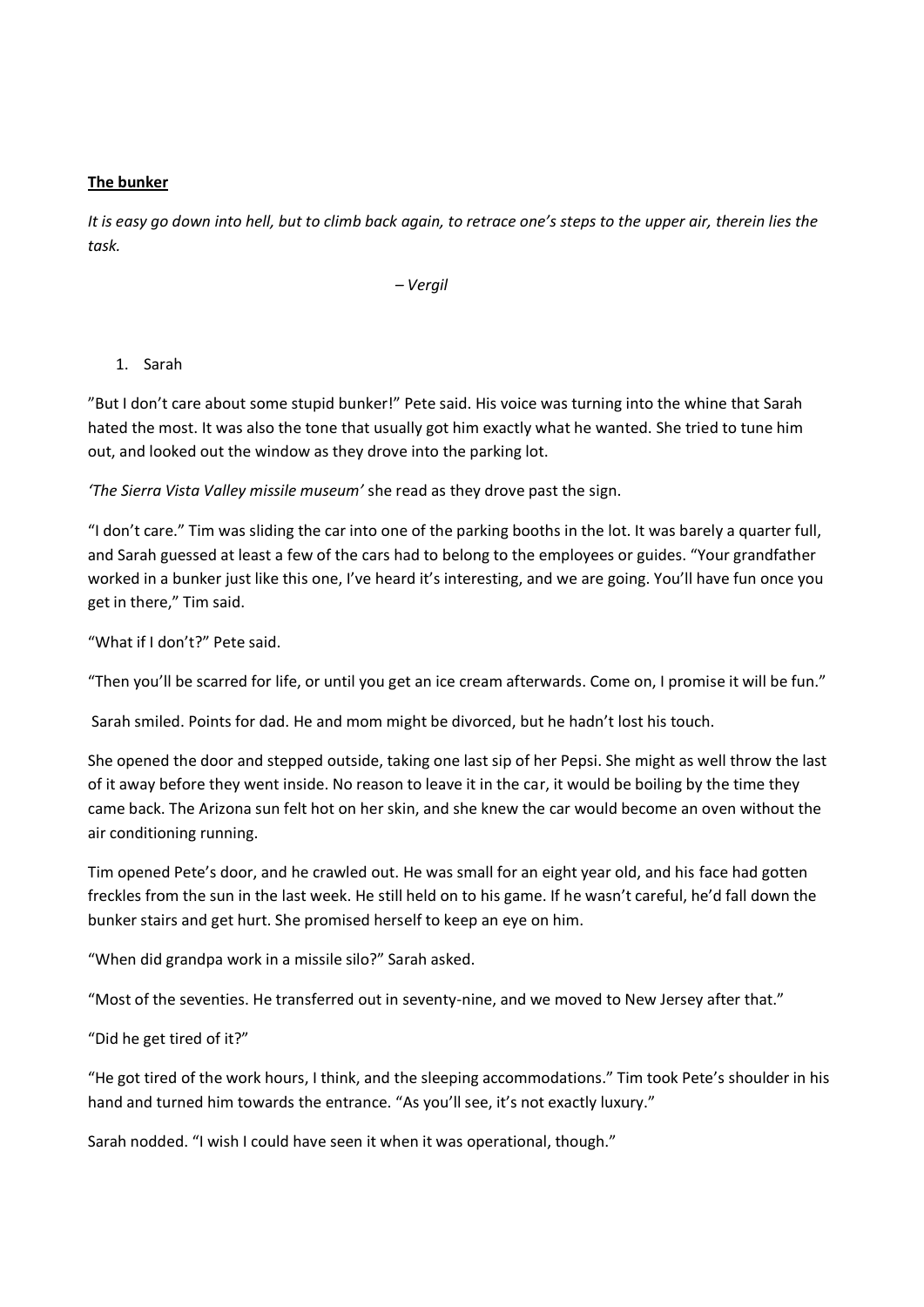"You wouldn't have been allowed in, Ripley," Tim said. "Not even family could come in. It was top secret."

"I'd have found a way in." Sarah smiled, when her dad used the old nickname. After she as a girl had seen *Aliens* on TV, Sarah had declared that she wanted to be just like the heroine, played by Sigourney Weaver. That Sarah looked a little like the actress didn't hurt her determination either – the facial structure and the hair color was the same, and she had promptly asked to get her hair cut in the same way as her new idol. She was sure her mom was pleased that she hadn't made the same demands when she watched *Alien 3,* where Ripley became bald.

As they went up the steps to the entrance, Sarah cast a glance at the plaque next to the door. *The Titan preservation Project*, it read, followed by a long list of names. She assumed it was the people who had helped restore and maintain the bunker after it had been decommissioned.

The inside of the visitor center seemed very dark and cool after the heat of the parking lot. A gift shop offered several space keepsakes, and shirts, key chains and caps with the Titan logo on them. She even saw some old cans of water and a Geiger counter, with a sign saying "Genuine cold war souvenirs! Straight from the bunker's storage room."

She picked up one of the cans of water. It was a dull metal grey, and surprisingly heavy. She weighed it in her hand, considering if she should buy it, but Tim waved at her.

"You can get souvenirs later. They'll be here on the way out too. And you don't want to haul it around downstairs."

She looked at the other people in the lobby, waiting to join the tour, about twenty in all. She fixed on two boys, a year or two older than her. They were busy looking at the protective suit that was in a display case in a corner, one reading while the other looked. They were dressed in identical white shirts and tan shorts, and when the reader straightened up she could see they had to be brothers. Twins, even. They looked almost identical, and not in a bad way – in fact, they were very cute. She giggled to herself, knowing what her mother would think if she had seen the look she had just had in her eyes. "You're too young to think about that, young lady!" she would say, and most likely give a deep sigh, as if Sarah was the whore of Babylon. Sarah didn't see what was wrong with being a little boy crazy.

An old couple were sitting on a bench right next to the door marked *TOUR*. The man looked like he was roughly a hundred and fifty years old, and was wearing a cap with a logo she didn't recognize. Looks military, but it isn't, she thought. She had long ago learned to tell the various branches of the army, navy and air force veterans apart by the caps they wore, but this one was different. Merchant marine, perhaps.

Behind her, another man started gathering the metal cans of water up from the box they were in. She turned round and looked at him. "Hey, could you leave one for me? I wanted to pick one up when we're done." When she took a good look at him, she almost regretted speaking.

He was very tall, skinny and had long hair that fell over his face in greasy strands. Behind the hair, a pair of blue eyes shone with a cool glow, like the pilot light on a gas stove. His face had beard stubble on it in the same blond color as his hair, what looked like a week's worth of it. His hoodie was dirty, and his pants looked like army surplus.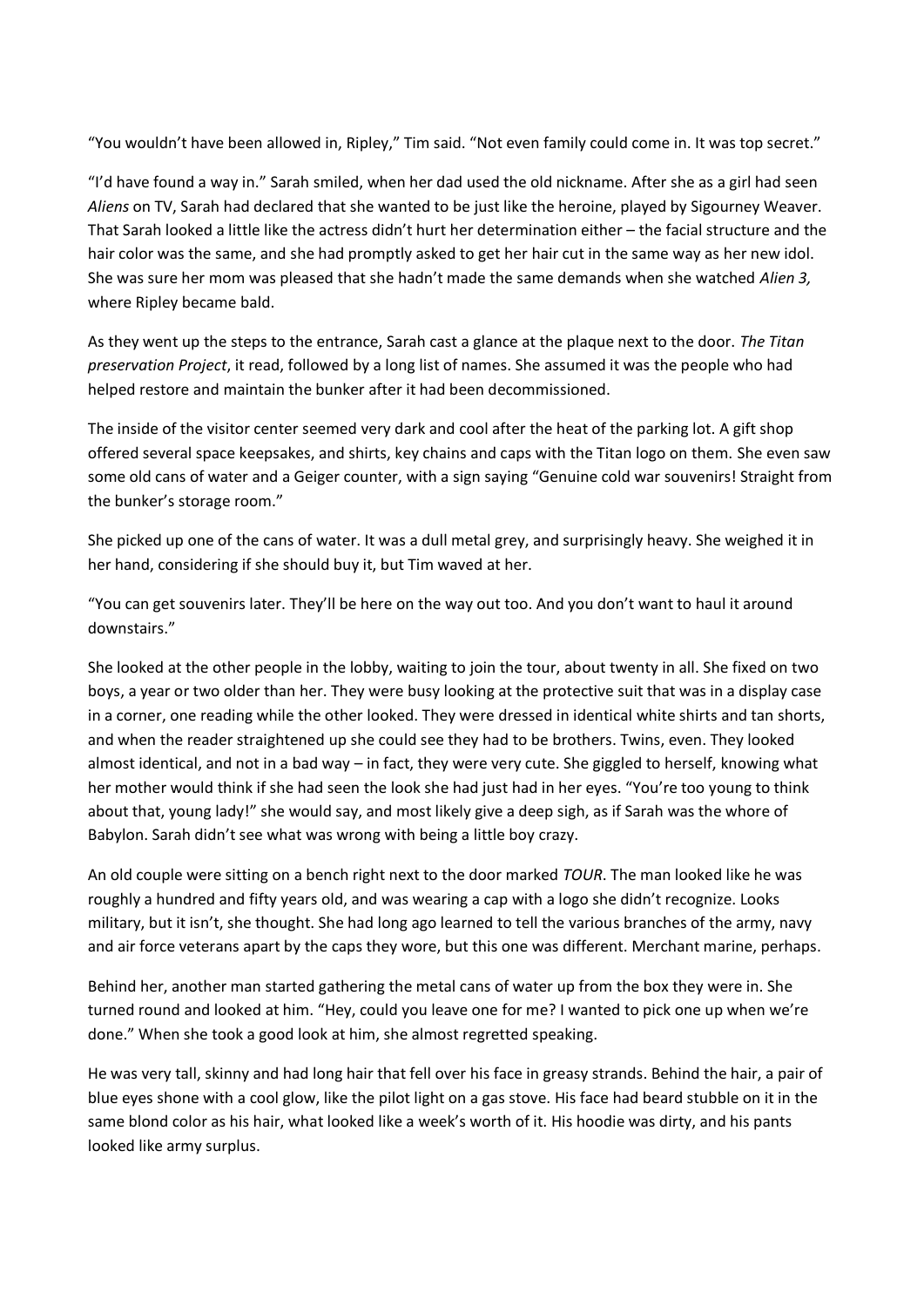"Should have gotten one before then!" he said, his voice was a deep rumble.

"Oh, come on, there are twenty of those things! Can't I get just one?"

"You snooze, you lose. Isn't that what you kids say these days?"

He pulled the box up into the crook of his arm, and hoisted it towards the register. Sarah cursed under her breath.

The guy bought a ticket with his souvenirs, and proceeded to fill them into his backpack. She watched him with a sour expression on her face. The ticket clerk, a Hispanic-looking girl in her twenties with long black hair and a few freckles, looked over at her, and noticed her reaction.

"Did you want a water as well?"

"Yeah, I did, but apparently he's decided to corner the market."

"I have more out back. I'll get one for you when we get back up."

Sarah smiled at her. "That would be great! Thank you."

"You're welcome. You have to wait, though – we're understaffed today, and there's just me to run the place. I'm even going to guide the tour, since Eddie's sick."

She walked out from behind the counter and clapped her hands together.

"All right, if everyone could all gather over here, please?"

The various groups of people came closer to her.

"All right, ladies and gentlemen, welcome to the Titan Project. I'm Gabby, your tour guide for today. Normally, we have people who used to work in the facility when it was open guide the tours, but due to the holiday and some sick calls today, I'm afraid you're stuck with me. Don't worry, I am sure I can answer most of your questions."

There was a mumble around the room, but no one seemed to dissatisfied. Sarah saw her dad hold Pete firmly around his shoulders. Pete was playing his electronic game, obviously not caring about the lecture.

"What you're about to see, "Gabby continued, "Is the last Titan II missile. It was decommissioned in 1987, and made into a museum. The missile hatch outside is permanently half open and half closed, so the missile can't fire. The Russians still keep a close watch on it, just to make sure we don't decide to re-arm it."

Gabby walked to the front door and turned the lock. She turned a sign that said "BACK IN AN HOUR" around to face outwards.

Gabby waved the group through the back door and outside the building. The old couple came last, the woman helping her husband by holding his arm. His shuffling walk made it take quite a while before Gabby could close the door behind them.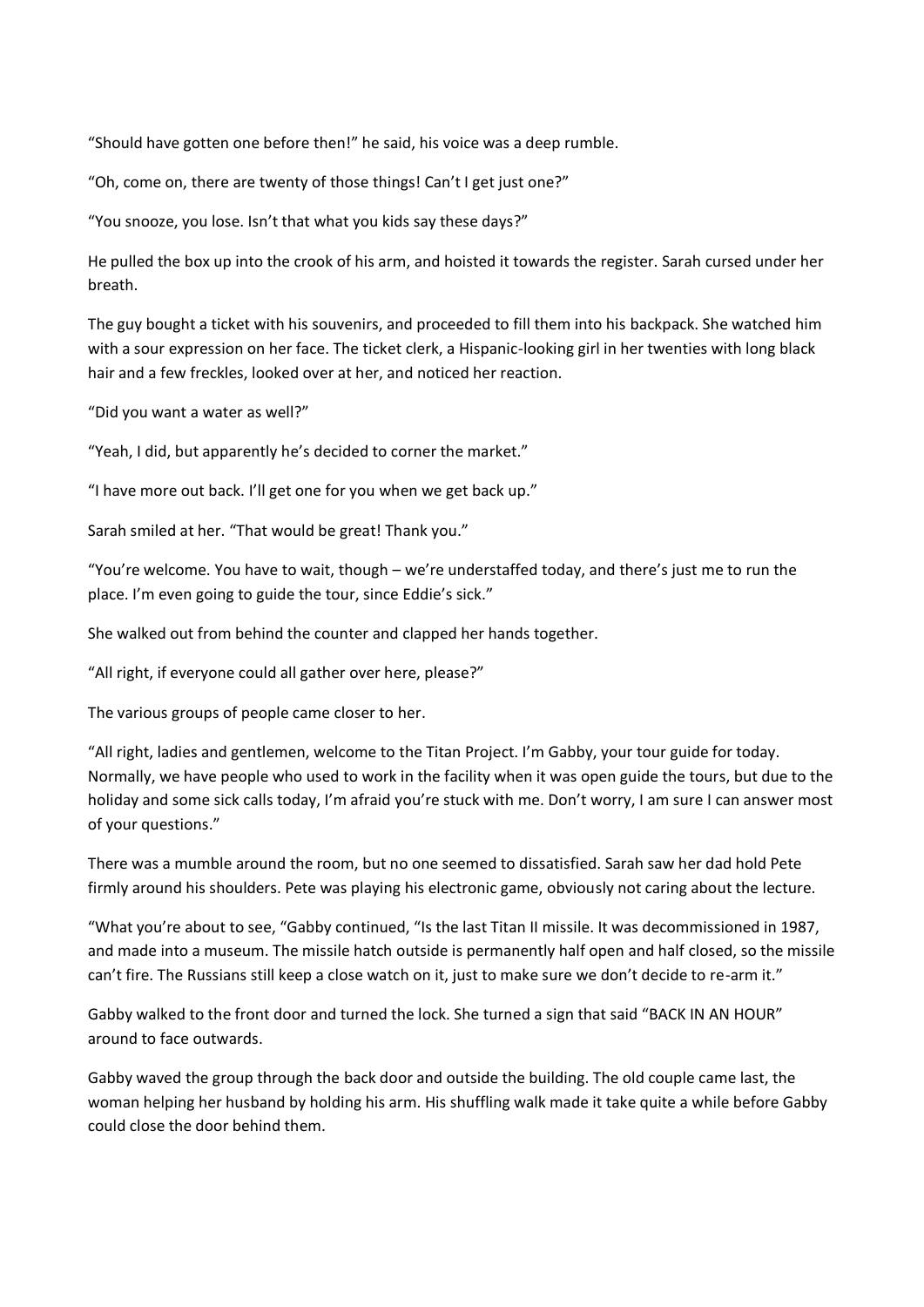Two women in summer dresses came up and asked the old woman something, probably offering to help her out. She smiled gratefully, but shook her head. The woman shrugged and nodded at them, and then joined the group again.

Sarah looked around at the equipment displayed on top of the missile silo. Bits of the missile's engines, the cranes and pulleys that would be used to arm the missile in time of crisis. They looked bigger than she had ever imagined, and she whistled, impressed.

"Now we're standing on top of the actual missile silo," Gabby said, pointing to an opening covered with Plexiglas. "Through there, you can see the top of the missile. It's one hundred and three feet tall - that's thirty-one meters if there's any metric system people her today – and weighs three hundred and forty-four thousand pounds. It could be launched in just fifty-eight seconds, and could deliver a nine megaton warhead anywhere within a six thousand, three hundred mile radius in thirty minutes. Now imagine that there were eighteen of these missiles ready to go at a moment's notice, twenty-four hours a day. That's an incredible amount of firepower, and it was of course just a fraction of the strategic capabilities of this country."

Sarah moved closer to the opening and looked down at the missile. It stuck up like a steel finger down there, the sunlight making the top shine with a cold gleam. She imagined it suddenly shaking, beginning to fire up and launch, the missile speeding up into the sky, and shivered. She had never lived through the cold war like her father had, and to her it was an abstract threat, something you didn't really worry about, but nuclear war was in her mind still a very real possibility. Just before they had left the motel this morning, she had watched the news and seen another video of the North Koreans preparing for war. The missiles they were getting ready didn't look as shiny as this one, but was probably just as deadly if they were ever launched. Her father had shaken his head and said that he couldn't believe how the North Koreans kept this up. It was just pointless saber rattling. No one would be stupid enough to fire nukes at the United States today.

Gabby was now explaining about the safety procedures the crew of the bunker had to follow, and Sarah walked back to the group. Apparently, there were several phones you had to call in on, to gain access to the bunker. The security had also included multiple cameras, so the crew could monitor who came and went from many different angles.

"Now, those phones were completely close circuit," Gabby said. "When you were inside the bunker, there was only one communications line out – the so-called 'hot line' to the department of defense. If that phone ever rang, the crew had some very strict protocols to follow to launch the missile."

"What if they just decided to run home instead?" one of the twins asked.

"They couldn't. If the alarm went off, the bunker door would seal itself shut to protect the crew. If they opened the door after that, they would potentially contaminate the entire bunker and the rest of the crew with radioactivity. So even if they decided to run, they would be hurting their crewmates. Once you were in, you stayed in."

"But there was an emergency hatch or something, right?"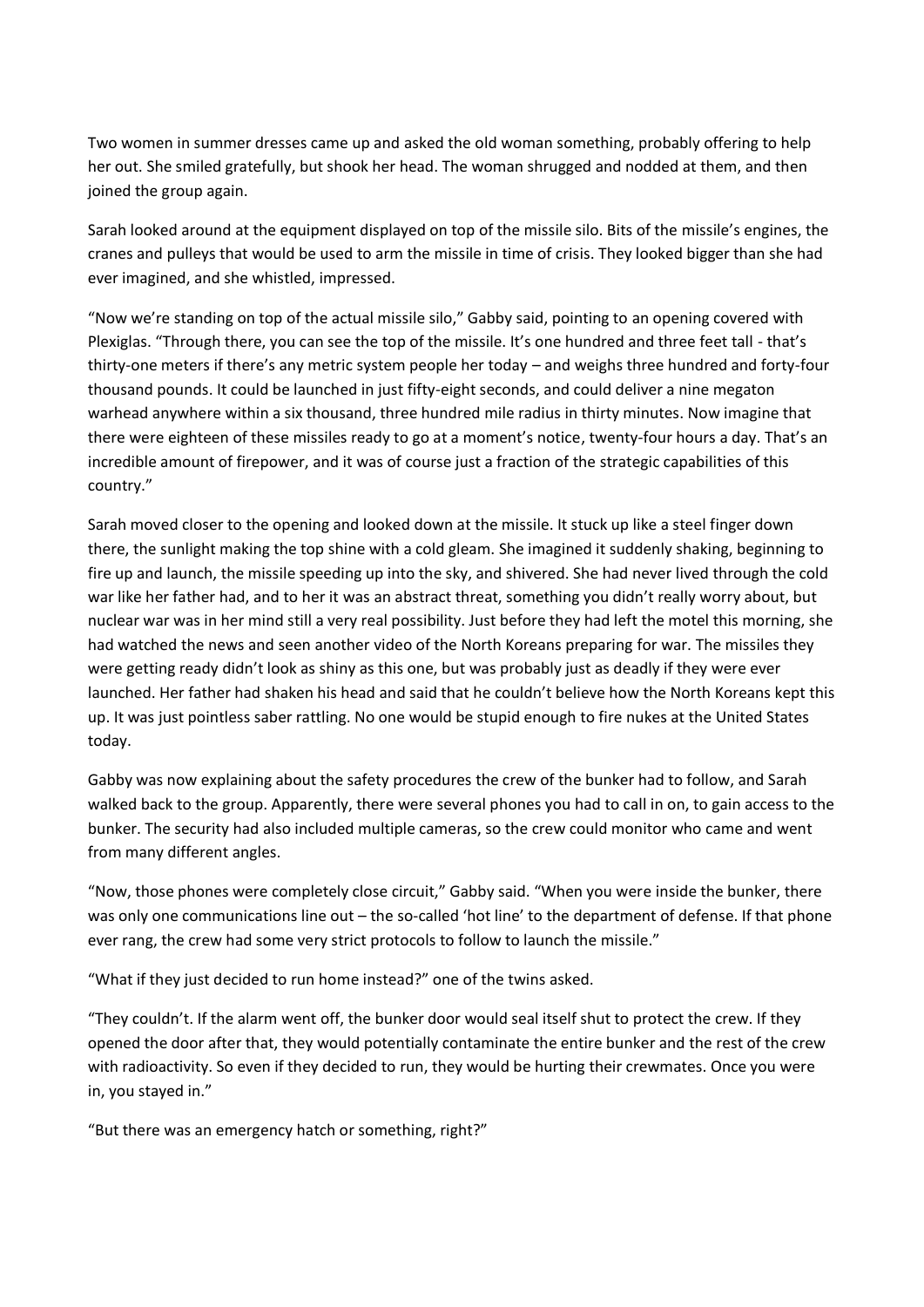"Of course. But the risk of using it would be great. Would you want to go outside if the war was just starting, and the bombs were dropping left and right?"

"So were they just supposed to sit there and wait until the defense department called them and said it was okay to come out?"

"Well, the protocol for the crew stated to await further orders before doing anything. Of course, if the world above had ended, those orders would not be coming, so the bunker was equipped to have provisions for a while. Thirty days, in fact, for a crew of six. After that ran out, they would have to go out anyway, and hope that the radiation level had dropped down to a level they could survive."

Sarah saw some of the group nodding. She thought several of them probably imagined what it would be like to stay huddled inside a hole in the ground for a month, without knowing if the rest of the world was dead or alive.

"If you'll all make sure to duck your heads, then we're going to head down into the bunker itself" Gabby said. "Hold on to the railing and walk slowly." She looked at the old man. "Would you like to take the elevator, Sir?"

The old man shook his head. "No…I can handle it. I can walk."

"Nonsense." The old lady took his arm. "We would like to use the elevator, thank you."

Gabby pressed a button next to the entrance door and a metal grate in the ground opened, revealing a wire cage elevator. She opened the door and gestured for the old couple to get in, and pressed the button inside when they were.

"Just stay inside when you reach the bottom, and I'll get you in a moment."

The elevator began lowering, and Gabby waved the rest of the group on. They walked down a steep set of concrete stairs, and through the first metal door. Sarah looked at it as they walked through. It was thick, but nothing special. The second door, however, was twice the thickness of the first. It looked more like an airlock.

They headed down another set of stairs. The temperature began to cool rapidly, the Arizona heat on top giving way to a moist, cool atmosphere. The footfall of the group echoed in the stairwell as they went deeper. In front of her, she saw that Pete had finally seemed to grow interested, and looked around with wide eyes.

When they reached the bottom of the stairs, they gathered in a small room in front of the actual bunker door. This was no mere door, however, it was gigantic.

"This is the main door to the bunker," Gabby said, as she opened the door to the elevator and let the old couple out. "It is over eight feet deep – a little over two and a half meters. It's concrete, lead shielded and enforced with steel cores, making it weigh over three tons. It would be almost impossible to break it down, or for any radiation to get in. Even if a foreign agent had gotten into the stairwell, he would never be able to open this door without it being opened from inside."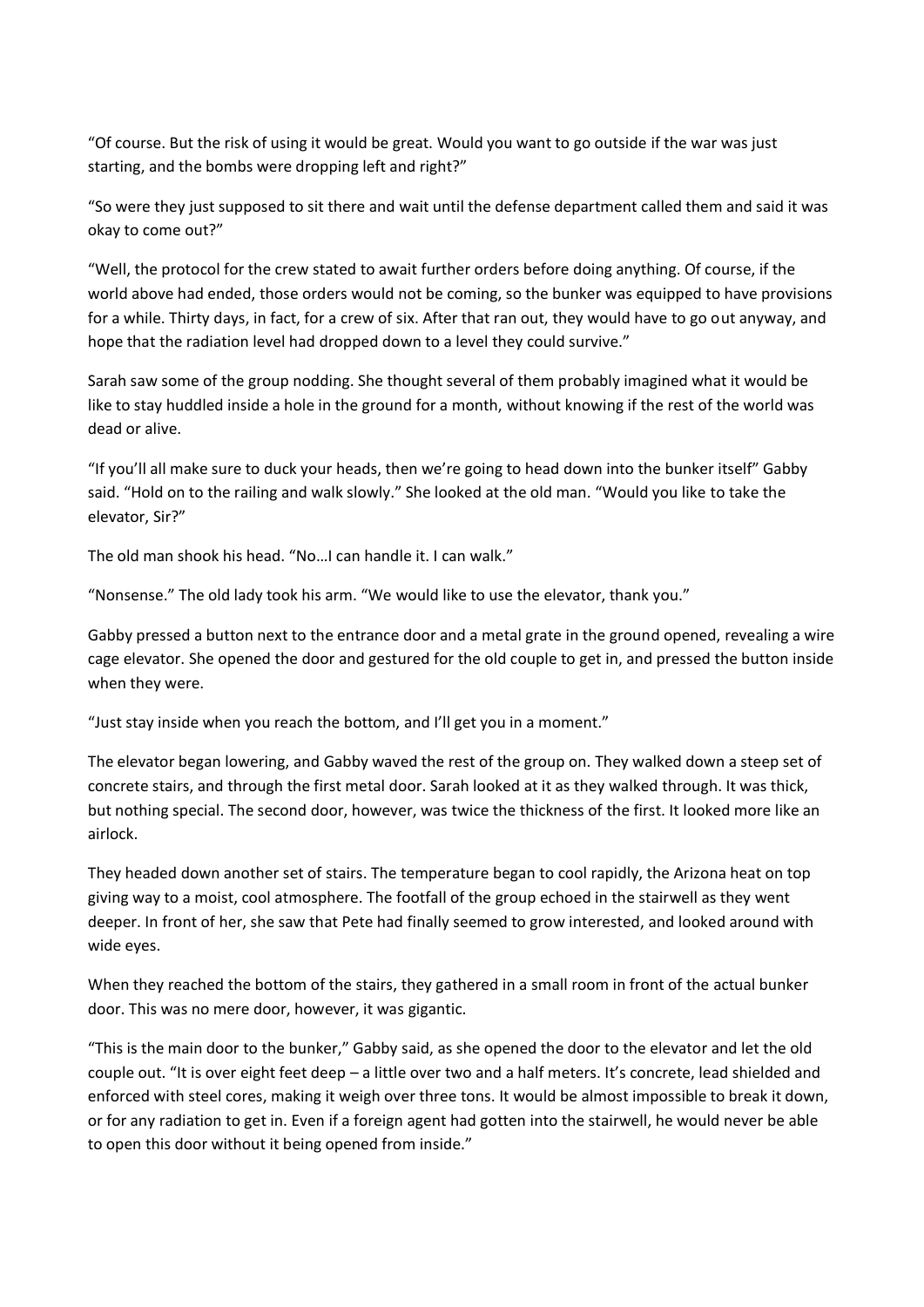Sarah let her hand slide gently over the door. It felt incredibly massive. She saw one of the twin boys, as well as the weird water guy, do the same thing.

"Let's go inside, and see the control room, where the crew worked and waited for the situation that they hoped never came." Gabby walked ahead, and stepped through the heavy door. "Watch your step when you cross the threshold."

The group followed, now walking more or less in a single file. The corridor inside was narrow, the ceiling low. It felt like a catwalk and swayed slightly when they walked on it.

"Is this thing suspended?" one of the men asked. He had a mane of grey hair around his head like a halo, but his face looked much younger than the rest of him.

"Yes, it is. In fact the entire bunker is protected against tremors from earthquakes and from the shockwaves from a nuclear impact. It's been said that the bunker could have a nuke hit as close as three miles away, and still be able to ride it off."

Gabby turned left and headed down the corridor, entering a lit room at the end. Sarah was only a few feet behind her, but when the rest of the group kept pouring into the cramped control room, she had to move further in. When they finally all had gathered around the control panels in the middle of the room, it felt very cramped indeed.

Gabby stood in front of two chairs, both situated in front of command consoles with buttons and lights on them. Both consoles faced a large boxy cabinet with even more lights on it.

"That's a computer!" one of the twins grinned. "It must be one of the earliest ones!"

"Actually it isn't. This model was put in the early eighties, just two years before the Titan project was shut down. Back then, this was very advanced indeed. You should have seen the equipment they used in the earlier years." Gabby patted the first chair. "This was the mission commander's seat. The person sitting here was the most important person in the bunker at the time." She looked at Pete. "Would you like to try and sit in it?"

Pete nodded. Sarah noticed that he now finally had put his game away and seemed to be interested. His face was lit up in a big smile as he sat in the high-backed chair, moving it in to fit with the command console.

"What's your name?" Gabby asked.

"Pete!" Pete said.

"All right, so Pete is mission commander. The other chair was the Executive Officer's chair. Both these two officers would be called upon to use a key to launch the missile in a time of need. None of them could do it by themselves." She looked at Sarah, who aside from Pete was the youngest in the group. "Would you like to be the Executive Officer?"

Sarah shook her head. "No, it's okay."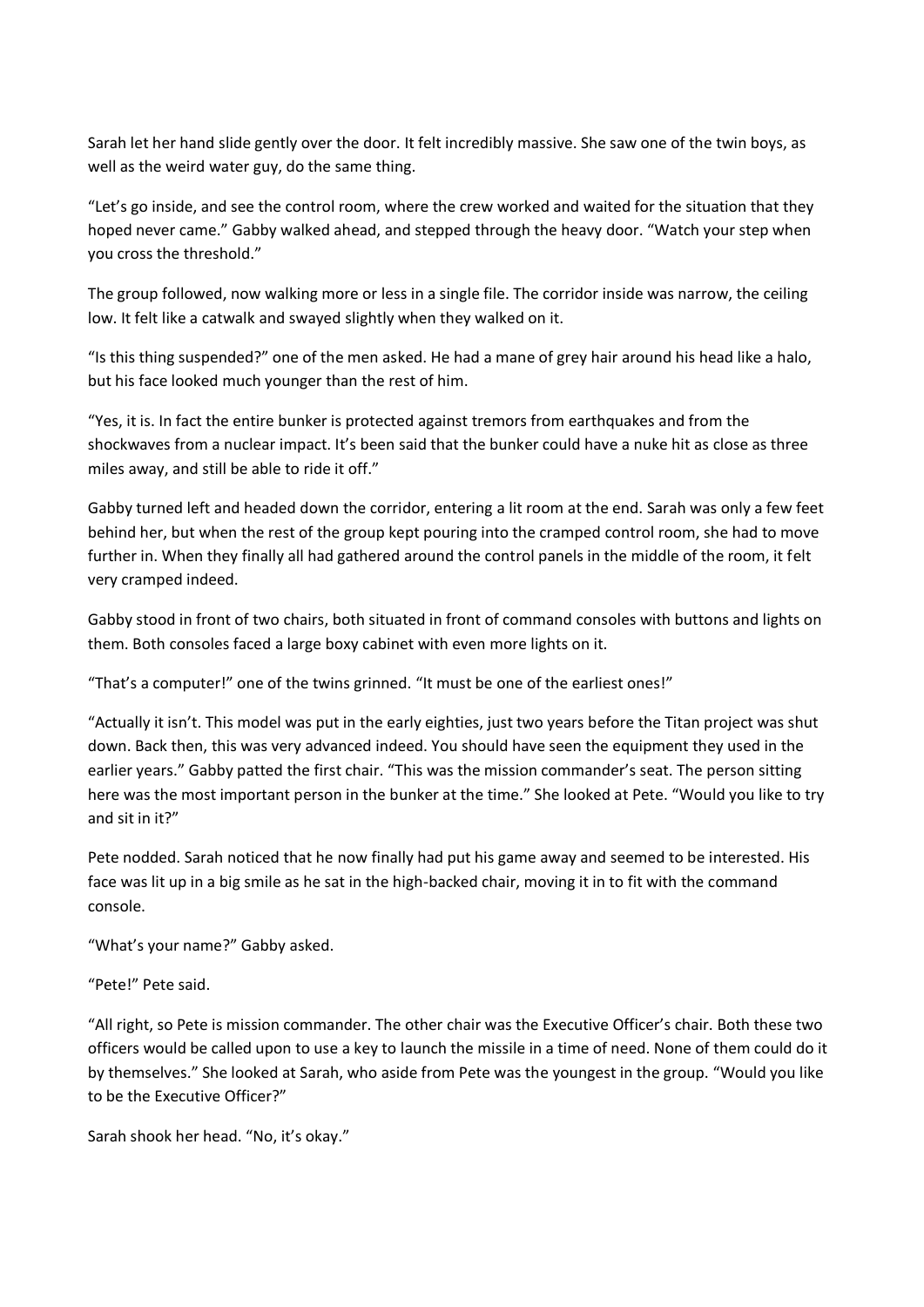"Hell, I'll do it!" a muscular man said. He was big and tall, and the chair creaked a little when he sat down. His wife or girlfriend giggled at him as he turned to Pete with a serious face. "I'm ready and reporting for duty, Sir!"

Gabby had obviously not anticipated an adult to take the place, because it took her a second to get back on her track. When she did, she pointed to the big man.

"And you are…?"

"Jonathan Spencer," the man said. He turned the chair to line up with the console.

Gabby nodded, and Sarah thought she looked like she was trying to get back on script. "So, now we pretend that you two are on watch, when suddenly, the alarm goes off. Now, sometimes the alarm could be set off by other factors. Electrical disturbances, and earthquakes were the most common ones. But the moment the alarm went off, the bunker would seal itself off. The doors would close and lock, and the seals inside would inflate. If it was just a drill, or a mistake, the crew could simply open the door and walk out again, but they had to wait for signal from topside, where the guards would report to them. If, however, the alarm went off at the same time as the phone rang…" She pointed to the red phone hanging on the wall.

"That's the phone to the Department of Defense?" a short, white-haired man asked.

"Indeed it is. The Hot Line, the only phone line out of the bunker. The topside people used closed circuit cameras and intercoms. Both the mission commander and his Executive Officer knew this if that phone rang, chances was that it was just a drill…but they never knew for sure. They always waited uneasily for that day when it wasn't a drill, and where they would have to launch the missile for real."

Gabby walked to a filing cabinet by the wall. The front of it looked more like a old fashioned safe, with a combination lock.

"Now, if we pretend that the alarm has just gone off, the mission commander would get up and answer the phone. He would ask two questions and answer two himself, determining that both parties were indeed who they claimed to be. Those questions were coded sentences that changed week to week. When they had determined that the order was indeed given, the mission commander would be given the code for the filing cabinet. He would unlock it…" she pointed to the big combination lock, "…and take out two keys and an envelope."

From her pocket she procured two keys. "These are of course just replicas, but they looked a lot like them. He would give one to the Executive Officer." Gabby handed the keys to Pete and gestured for him to do so. Pete passed Jonathan one of the two metal keys.

"Now, they had to program the missile, and they did that by opening the envelope. In there was a six digit code, and by entering that code into the system, the missile would be aimed against its target and the warhead armed."

She pointed to a display of six empty fields. "Now, for instance, say they received the numbers "558322". That could possibly be Moscow, or Beijing, or a hundred other places. Mission commander, please enter the code."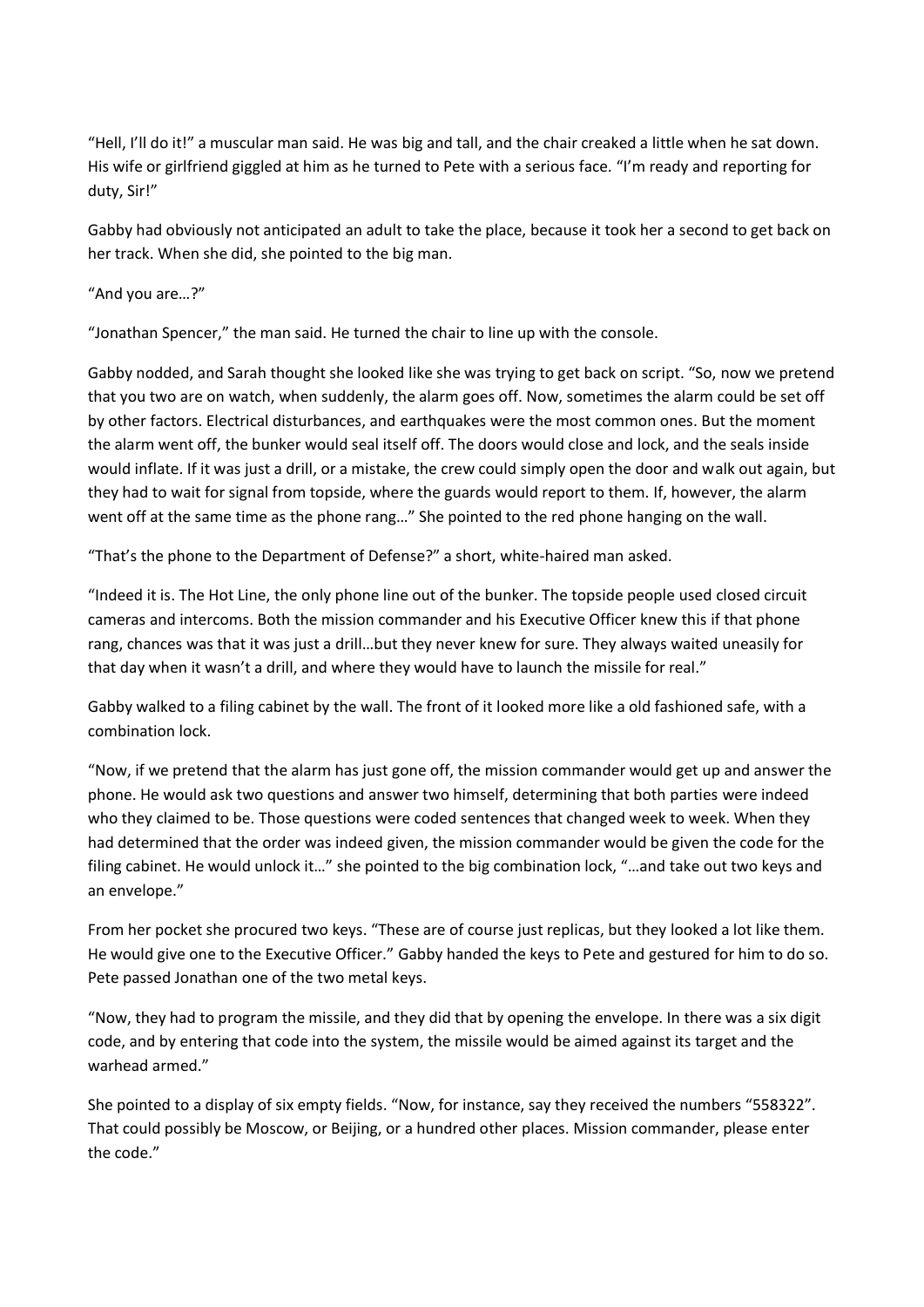Pete bent over the keys on his control panel and pressed in the numbers. They appeared in the display. Sarah thought the old style digital numbers looked strange and clumsy.

"Now, just one thing remained. Mission commander, you need to insert your key into your key slot right in front of you. Executive Officer, you need to do the same. These key slots were far enough apart that it would be impossible for one person to launch the missile by himself. You needed two people here."

When the two keys were inserted, she nodded. "Now, mission commander, you need to give the signal, count down from three, and say TURN! Then turn both your keys to your right!"

Pete counted "three…two…one…TURN!" and twisted his own hand. Jonathan did the same. A large click sounded from the big computers and the numbers in the display vanished.

"There. Now, if this had been real, you would now be hearing the missile starting its engines and in about thirty seconds it would lift off and fly to its target."

Pete looked slightly disappointed that things were over. He started to get to his feet.

Sarah opened her mouth to ask a question, when a blaring loud siren sounded in the cramped room. It blared once, faded down and started up again at once.

"What the hell is that?" Sarah's dad asked. He had to shout to be heard. The group covered their ears, several of them looked uncomfortable.

Gabby's face became deadly pale. "It's the alarm! But that can't be, it's supposed to be disconnected!"

The siren blared for the third time. Suddenly, the room shook slightly, as the stabilizers compensated for a tremble in the earth outside. The shaking got worse, making them sway on their feet.

"Let's get out of here!" A skinny man in glasses who occupied the spot furthest towards the door to the corridor turned and ran. A few others followed him.

"Wait!" Gabby shouted in vain. "The door…!"

She didn't have time to finish. A resounding SLAM sounded when the gigantic entrance door to the bunker let go of the clamps holding it in place and slammed shut. The vibration could be felt through the entire complex, and Sarah felt her ears pop a little as the pressure changed. It felt like being in an airplane.

A frustrated shout from the corridor told her that the man hadn't made it through the door before it had slammed. Sarah looked to Gabby to figure what they should do now, but wasn't encouraged.

Gabby's cheeks were almost grey and her eyes large and scared.

2. Martin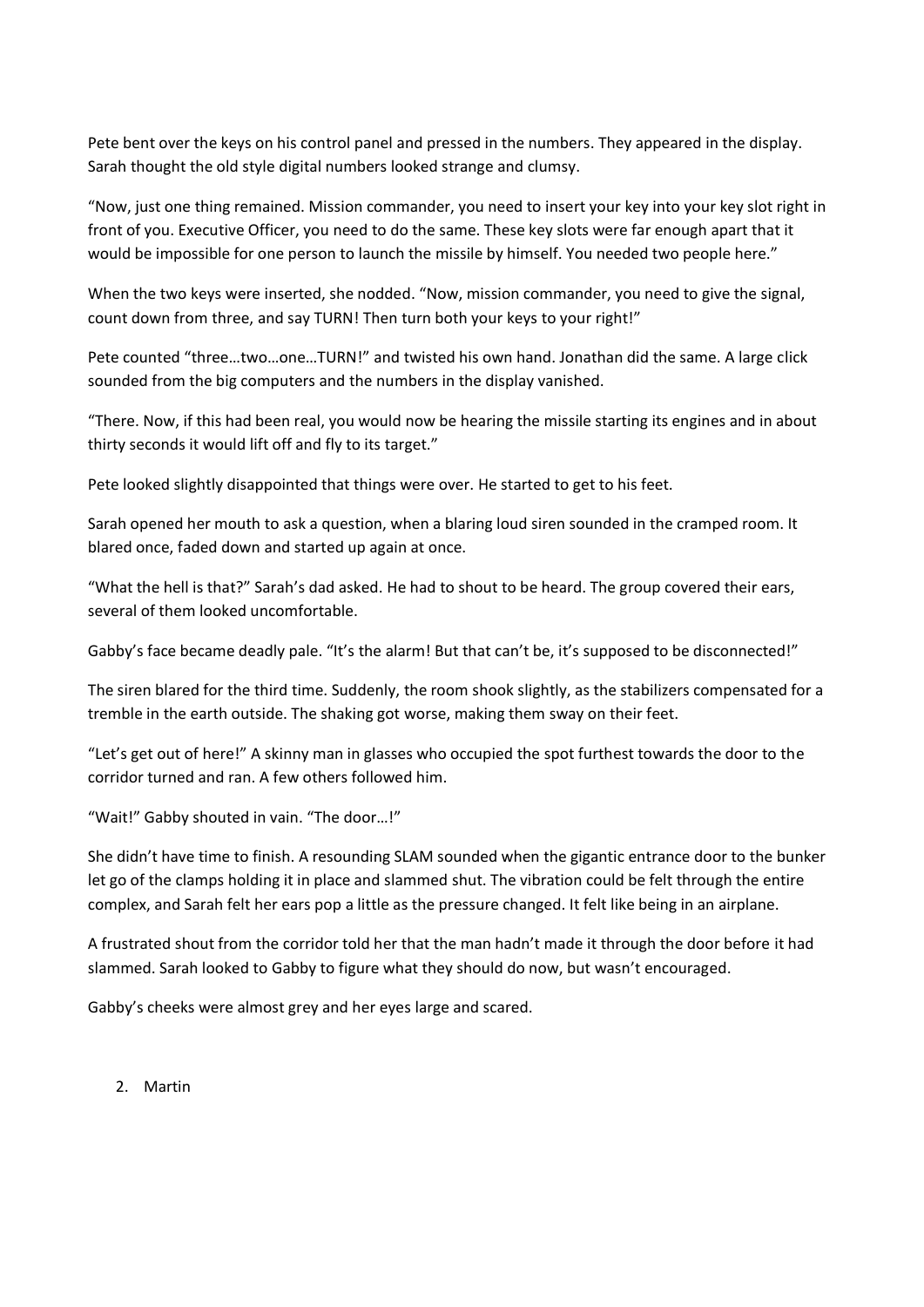Martin grabbed his brother's arm when the door closed. He could feel the pressure change, and figured this was the bunker sealing itself and going to internal air supply. Robin's eyes were wide, not scared exactly but interested.

"What the hell…?" Martin asked. "What happened, do you think?"

"I'd say either an earthquake or a nuclear attack." Robin's voice was fairly calm, but Martin could feel his excitement in the way his muscles trembled under his shirt.

"Are you serious? A nuclear attack? Really?"

"Korea has been saying they wanted to get at it for a while. What if they did it? What if they launched a missile at us, or several missiles, even? The guide said that this place was disconnected, but maybe there's some kind of backup system that kicks in if missiles are detected."

The guide ran out of the control room, pausing to look at all of them. "Don't touch anything. Stand right here and don't move!" she said before running into the corridor. Martin had no intention of moving, but heard the guide shouting in the corridor to leave the door alone.

"So what? We're trapped here?" he said out loud.

"Maybe the people up in the visitor center will come and let us out." It was the white haired man with glasses that spoke.

"There were no others." The girl with the short hair turned and looked at him. "Didn't you hear Gabby say that she was alone today?"

"So no one can let us out?" Another man asked. He was in his thirties, and his T-shirt had a Microsoft logo on it.

"Well, someone's bund to come and do it. But the question is when."

Martin looked at the girl. She was cute, in a tough way. She put her hand around her little brother, who didn't really seem to have grasped what was going on yet. Their father also stepped up to them.

"Let's go take a look at the door," Robin said. "I have a few questions for the guide." Martin nodded, and followed his brother out into the corridor.

At the door, the guide was trying to calm the man, who had tried to run.

"I'm telling you, Sir, you have to leave the door alone. Even if we could open it, and I'm not saying we can or can't, we don't KNOW what happened outside. "

Martin and Robin stopped a few meters away from the door. The man who had tried to run was skinny and wearing glasses. He looked like he had been close to a heart attack, his face was flushed and sweat was pouring from his forehead down his face, wetting the collar of his T-shirt. From the image of *Les Miserables* on it, Martin imagined the man was a musical fan.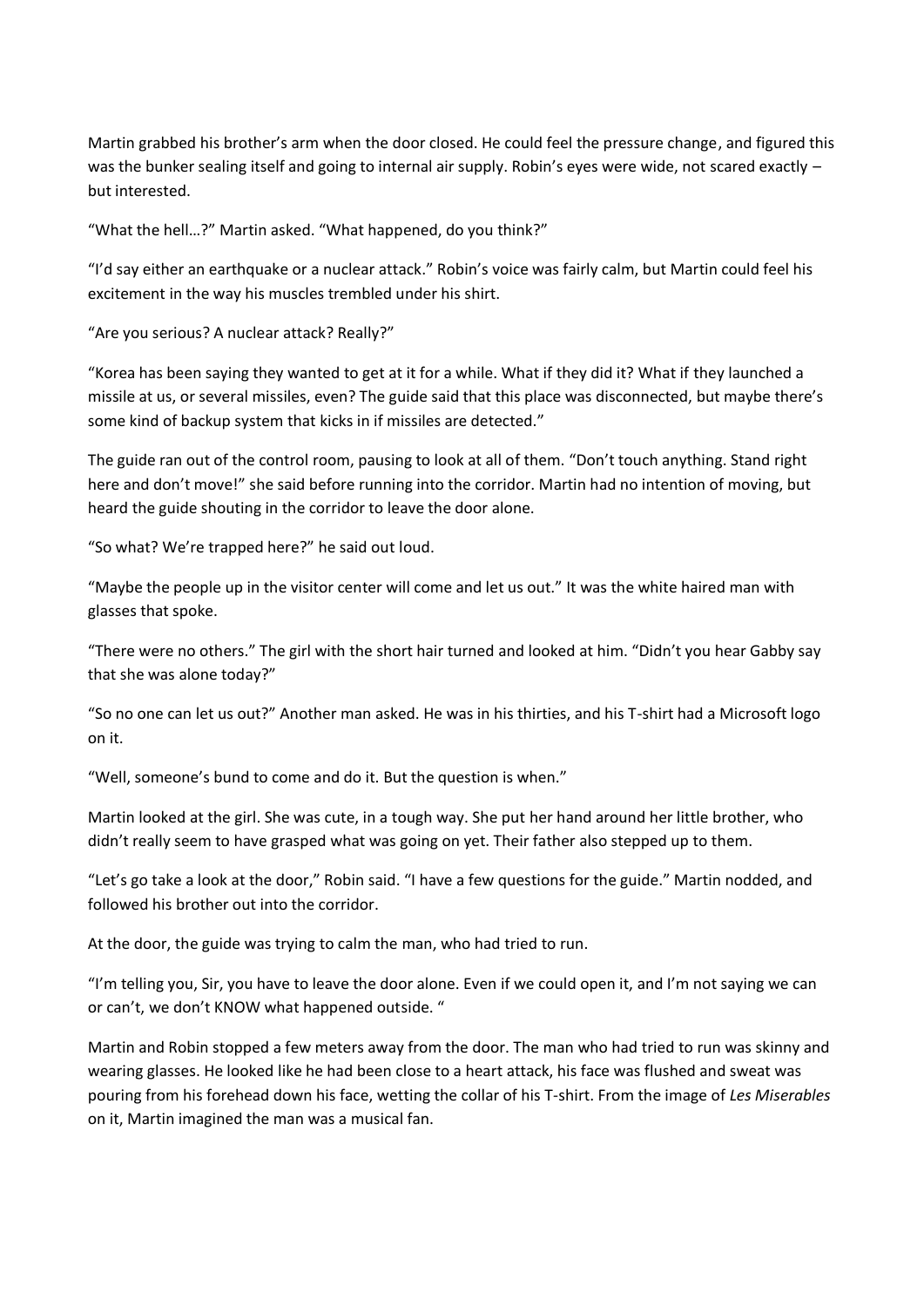"Yes…I understand." The man wiped his face with his hand, looking at how wet his hand got. "I'm sorry, I just...I lost it a little, I suppose."

"That's understandable," the other man, who had followed the musical man out, said. "This isn't exactly something that happens every day. But we're going to be okay. Trust me."

The guide looked at him with a thankful look. The musical man seemed to calm a little more as well.

Martin pulled his bottle of water out of his pocket, and handed it to musical man. He took it and drank a big gulp. "Thanks," he said.

Robin was looking at the door with an interested gaze. His finger traced the crack in the door, and he put his face close to the crack to look inside.

"What are you doing?" the guide asked.

"I'm trying to see if the seal is active. Judging from that pop we felt in our ears, I would guess so. That means we're exclusively on the air inside the bunker now. Do you know if the air condition and replacement system is turned on?"

Gabby shook her head. "Not specifically. It should be active, but I don't think they check it that often."

"Maybe that would be a good idea to find out?" Robin asked. He sounded innocent enough, but his voice had the irritatingly superior tone that often had made teachers and their parents want to strangle him.

"Yes, you're right. But we need to all get together, we need to talk about this." Gabby seemed to pull herself together. "I think we all need to go back down to the control room."

Martin reached a hand to musical man, and he got to his feet. He passed the water bottle back, and Martin stuffed it back into his pocket. They walked back as a group, and filed into the control room again. Faces turned towards them, some with hope in their eyes, and some with a weird kind of resignation. One pair, Martin thought, contained a strange look of cool detachment. They belonged to the guy with the long unkempt hair with the backpack. He looked like one of those survivalist types who lived in a cabin in Montana and caught their own food.

"If I could just have your attention…" Gabby said. Her voice had regained the tone she had before, and all eyes focused on her. Martin leaned against one of the computer cabinets, and stuck his hands in his pockets.

"As you heard, the door has closed out in the corridor," Gabby said, "which means that we're effectively sealed in. The door, like I said before, CAN be opened, but if we do, it can't be re-closed. If there really has happened something outside, something that started the containment procedure, then we will expose everybody to contamination if we open the door. So right now, we need to find out what happened outside, before we take any drastic actions. Does anyone have cell phones with a signal?"

The group all dug into their pockets and came out with cell phones. Martin dug his own phone out and flipped it open, but sighed. As he had expected, they got no signal down here. From the murmuring replies, it seemed everybody had the same problem.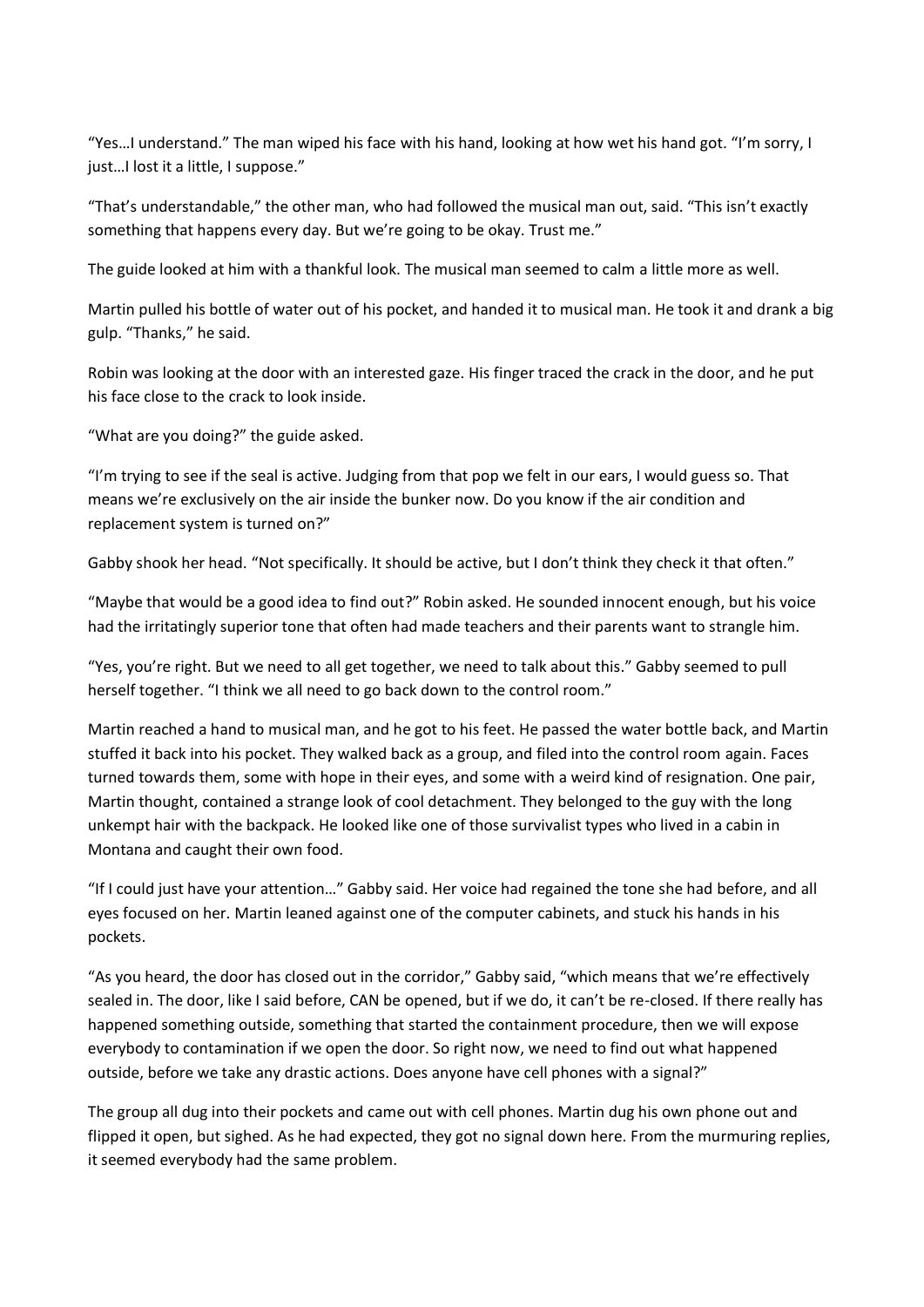"What about the missile silo?" a tall blond woman asked. She was holding the hand of another woman, but Martin couldn't tell if it was to calm her or more romantic. "Couldn't we look out there? We could see the missile from above, so maybe we can look out that way too."

"We could have, except that the silo is also sealed off to us now. We would have the same problem as with the front door, and I don't think we should take the chance."

"What about the hot line?" the short haired teenage girl asked. "Can we call the Department of Defense?"

"That line was disconnected a long time ago, unfortunately."

"Was it disconnected physically or administratively?" Robin asked.

"What do you mean?" The guide looked at him.

"Well, did they just pull the plug on the line, or did they disconnect it by closing the number?"

Gabby touched her cheek. "I don't know."

"Because if we can get to the phone line, maybe we can get it to work again. Or perhaps connect it to our phones to boost the signal."

"I think we need an electrical engineer for that…." The teen girl's father began, but Robin raised his hand. "I'm pretty sure I could do it. I could give it a try. Well, my brother and I could, anyway."

Martin blushed. It wasn't often that Robin included him in his projects. Robin was the guy who could build anything. Martin simply worked with what he was given, although he would admit to having a certain knack for working with electronics. After all, he was the guy who could repair a new iPhone in twenty minutes, using only his mini-screwdriver kit.

The guide looked at them, her eyes seeming to linger at their faces. Martin guessed she didn't think they looked like MIT material. "Do you think you could do something like that?"

"I don't know, but I would be willing to try." Robin looked at him. "What about you?"

"Sure, I'd try." Martin licked his lips. "But what about that air condition thing you just talked about?"

Gabby nodded. "We have to find out if the air systems in the bunker are operating. They are downstairs, on another level and in the other end of the silo. But I've got to be honest with you, I'm not really sure how to turn it on if it isn't working."

"Maybe I can help you with that." The man who had followed musical man into the corridor raised his hand. His grey hair looked like it had a life of its own as his head moved. "I'm Stephen Price…I sell air condition systems. Maybe I could come with you and take a look?"

Gabby nodded, but before she could say anything, the man in the Microsoft shirt spoke up.

"First order of business after the air should be to figure out if there is anything to eat or drink in here. I'm parched."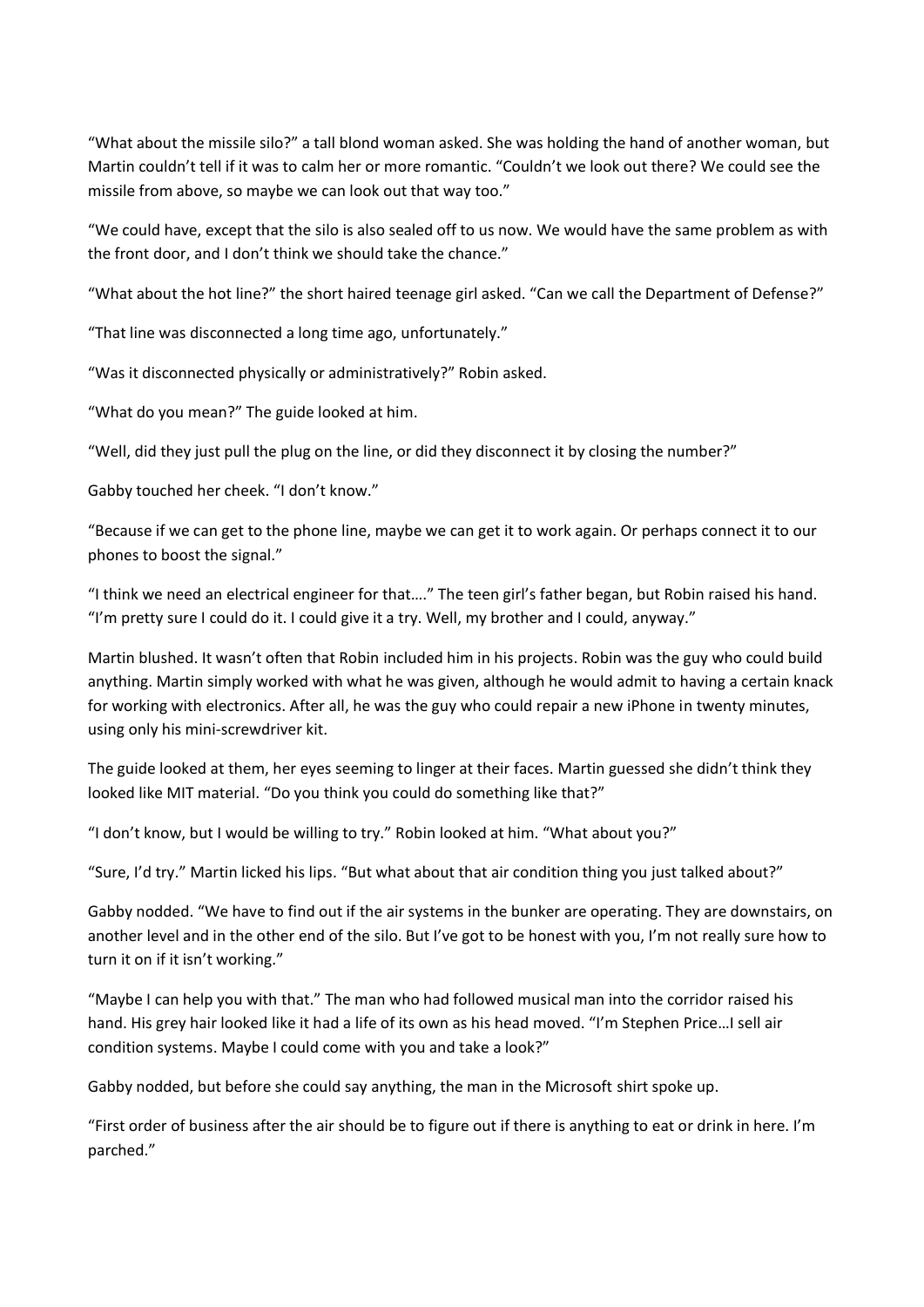"There is still several crates of supplies stored down here, but I'm not sure they are actually going to be good still." Gabby nodded at the man with the unkempt hair. "Sir, you bought those cans upstairs, why don't you open one and we can taste if it's still good."

The man clutched his backpack to his chest. "Absolutely not. Those are mine."

"Sir, we're all in the same boat here…" the big guy, Jonathan, put his hand on the long haired man's arm. He jerked and stepped back, almost falling over his own feet.

"No. I said, they're mine! Find your own damn water!"

Jonathan looked surprised, but then shrugged. "You said there were more down here?"

"Yes," Gabby said. "Lowest level is very cold, so we use it to store all the old cans. Why don't you and mister…" she looked at the man in the Microsoft shirt.

"Collins. Mark Collins."

"Why don't you and Mark go down the stairs to your right, and continue all the way down. That's the level you want. You can't miss them, they are big metal crates in the middle of the floor."

Jonathan nodded. Gabby looked around at the others.

"The rest of you, stay put here, or go one level up that stair in the corner. That's the bunk room, and there are tables and chairs up there, in case you want to sit down or even lie down. People don't really go up there anymore, but I don't think anyone's going to mind right now."

Martin looked at the old couple who had taken the elevator down. They were walking for the stairs to the bunk room, followed by the little boy and his dad. The teen girl remained behind. "I want to help, dad" she said when he looked back at her.

Martin could see the man's face change a little, as he considered it. He was obviously not keen on leaving her out of his sight.

"All right, but stay with the others. You can go help carry water."

As the two small groups split up, Martin looked at Robin. "Do you really think we can do this?"

"I don't know. But it's going to be fun to try."

#### 3. Jennifer

Jennifer felt Marcy's hand squeezing hers, and tried to be comforting. She knew she wasn't good at being the affectionate girlfriend, but she had gone on this trip to give it a shot and wasn't about to quit on it now. Even if now was an underground concrete hole like this.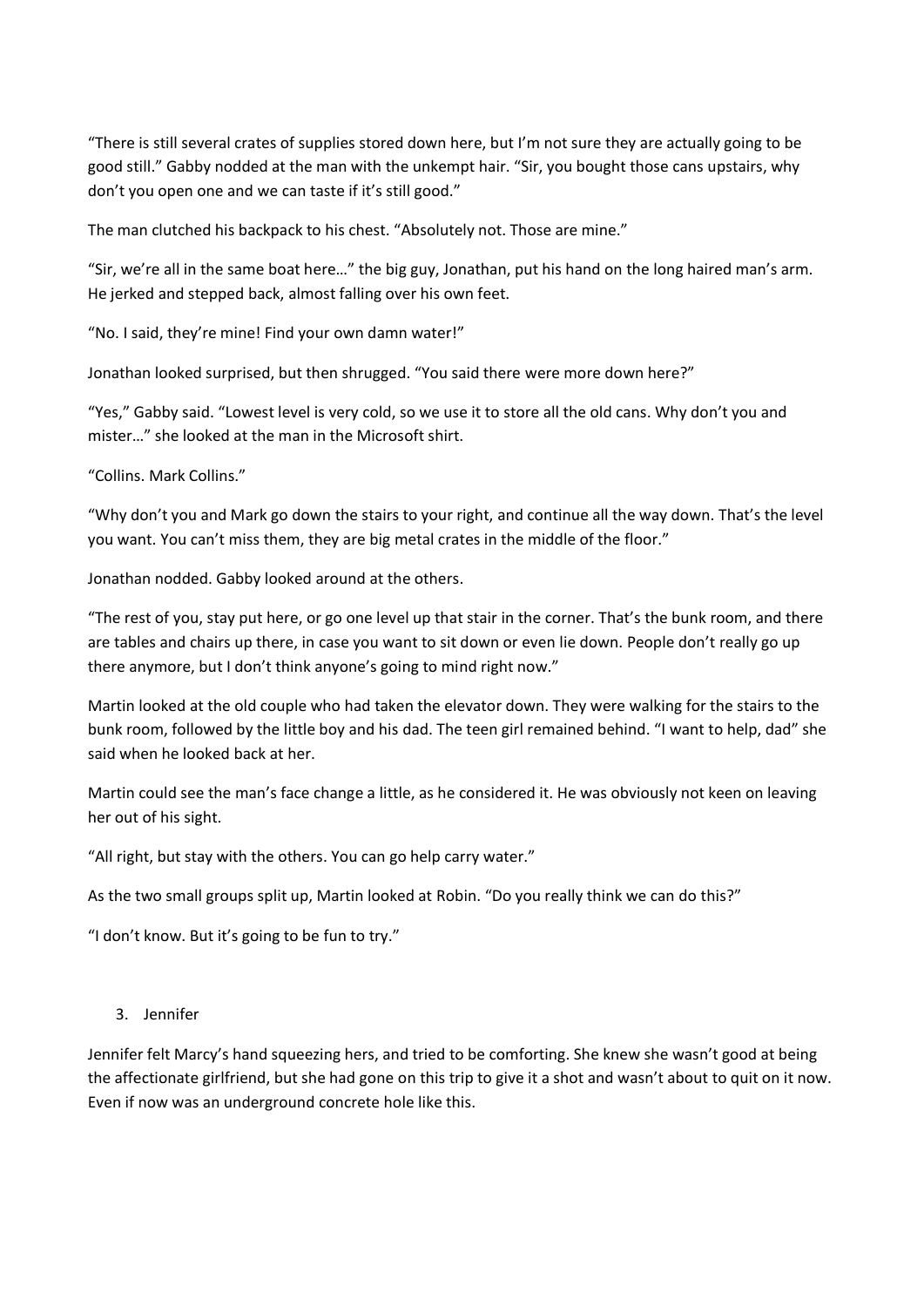She knew Marcy had a touch of claustrophobia, that she didn't share herself. In fact, she quite liked the low ceilinged corridors and the atmosphere down here. She wasn't about to settle down here, though. They had to figure out if they could get out.

The two teenage boys had started a cursory examination of the red phone. One of them took the receiver off, listened to it for a moment and then focused his attention to the base of the phone. From his pocket, he produced a small screwdriver, and began unscrewing the old screws.

Marcy pulled on her arm, and she turned her head to her.

"Jen…we have to get out of here!" she whispered. Jennifer put her arm around her shoulder.

"It's going to be okay, Marce…you're going to be fine. It's all just a mistake, I'm sure of it. At the very most, we'll spend the night here, and then tomorrow someone will let us out when the museum opens."

"You don't know that!" Marcy said. Her eyes were looking big and scared. Jennifer led her towards the stairs the guide had pointed to.

"Look, Marcy, let's get you a place to sit down, okay? Maybe even lie down. You'll feel better."

Guiding her up the stairs, Jennifer looked around at the habitation part of the bunker. The floor was split in two rooms. The one the stairway led to had a couple of couches, recliners, a big table with six chairs around it and an old magazine rack. Jennifer saw an old LIFE magazine with Grace Kelly on the front cover sticking up from it. The room had a small kitchenette, with a fridge and stovetop, even a little oven. An open door led to another room with several cots standing in rows. This was where she led Marcy. One of the cots was already occupied by the old couple, the man being helped down by his wife. His face didn't look good, Jennifer thought. She wasn't a doctor, but she didn't think grey was a good color.

Sitting Marcy down on the second cot, Jennifer stroked her hair and kissed the top of her head.

"Now just take it easy, okay? Lie here a while. I'm going to go and see if I can help out with anything."

"Help out?" Marcy blinked. "You should be running things."

"No, I shouldn't. The guide is in charge here. She's the museum employee. I'm just a tourist, just like anyone else." Jennifer shook her hair back. "The last thing we need down here is a struggle about who's in command."

Marcy nodded. "Okay. Just don't be gone too long, please?"

"I'll look up in a little while and see if you're sleeping."

Marcy nodded and closed her eyes. Jennifer got to her feet and headed down the steps again. She gave a little sigh when she was sure Marcy couldn't hear her.

Marcy tended to act like a little girl when trouble arose, and it was beginning to get on her nerves, more than she had let on. At first, she had thought it was a conscious choice by Marcy, some kind of idea of feminine behavior she was trying to act out. At this point, she was beginning to believe Marcy simply was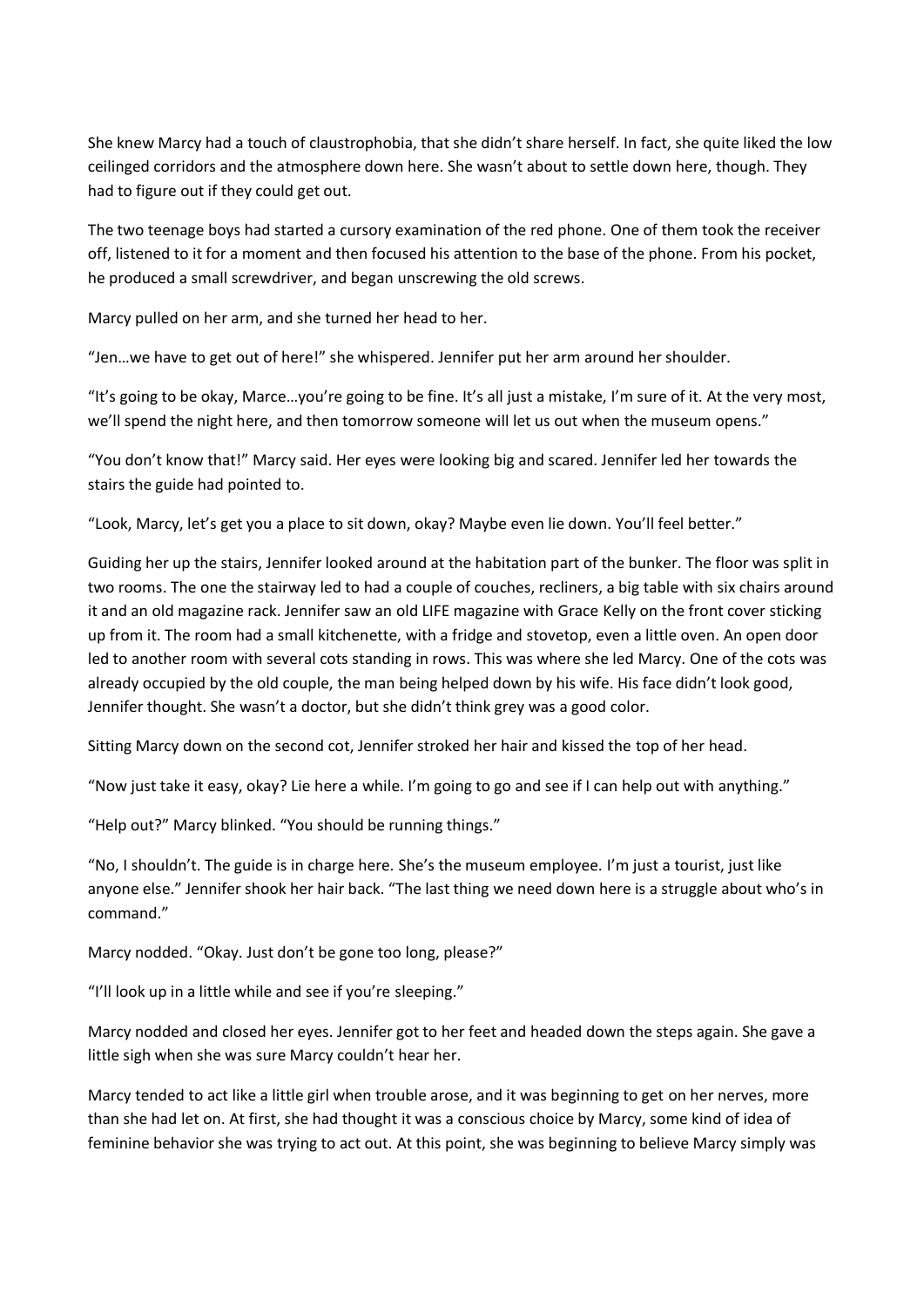unable to handle stressful situations. In the daily routine she would be fine, but when things began to break down, she would begin to lose her cool, and fast. She remembered getting frantic calls from the supermarket when the store had been out of something that Marcy had needed for the dinner they had agreed upon that morning. Sometimes, Marcy would be in the parking lot in tears because she hadn't been able to get hamburger with the right amount of fat content, or enough fresh asparagus.

Jennifer looked at the two boys by the phone again, but didn't want to disturb them. She listened for the two other groups at the stairs going down for a moment, but instead she went to the other people standing in the control room. One was the girl who had been with Jonathan, the other the man who had tried to escape before. In the corner, the guy with the backpack and the water bottles sat quietly, clutching his pack. Jennifer pegged him as the survivalist type, who waits for doomsday to arrive. It looks like he got his wish, she thought. She wondered how she would look to him, in her sensible summer dress and high heels. Probably as one of those people who were clueless about the world from his perspective.

The man with the *Les Miserables* shirt was talking and gesturing. "…I still think we should get out of here. What does she know, anyway? She's not even one of the people who used to work this bunker! She's just a temp, filling in."

"She's still right, though," an older man said. "If a bomb fell, we open that door and we're all dead."

"But who is she to decide what's right or not?"

"She's the one in command." Jennifer stepped all the way up. "You, me – we're all just tourists here. We don't know anything. She might only know a little, but it's better than nothing."

*Les Miserables* looked at her. "And you are?"

"I'm Jennifer Carter. And you?"

"Nate Fielding."

"Good, Nate, now we know each other. But I'm telling you, Gabby is right. So is this gentleman right here." She pointed to the older man next to her.

"Robert Porter, Miss." He smiled at her as he pushed his glasses up on his nose with a finger. "And thank you for agreeing with me."

"I am not so much agreeing with you, as trying to defuse a tense situation. When they get up here with some water, maybe everybody is going to feel a little better."

Nate made a contemptuous sound. "That water is over thirty years old, if we're lucky. Who knows if it's even drinkable. Nothing down here is kept up to speed. I bet they don't even have a television."

"I didn't see one," Jennifer said. "I'd also be willing to bet that signals are impossible to get through the concrete shielding."

"So we can't even check the news?" Jonathan's wife or girlfriend…*wife,* Jennifer thought, as she looked at her ring finger…said.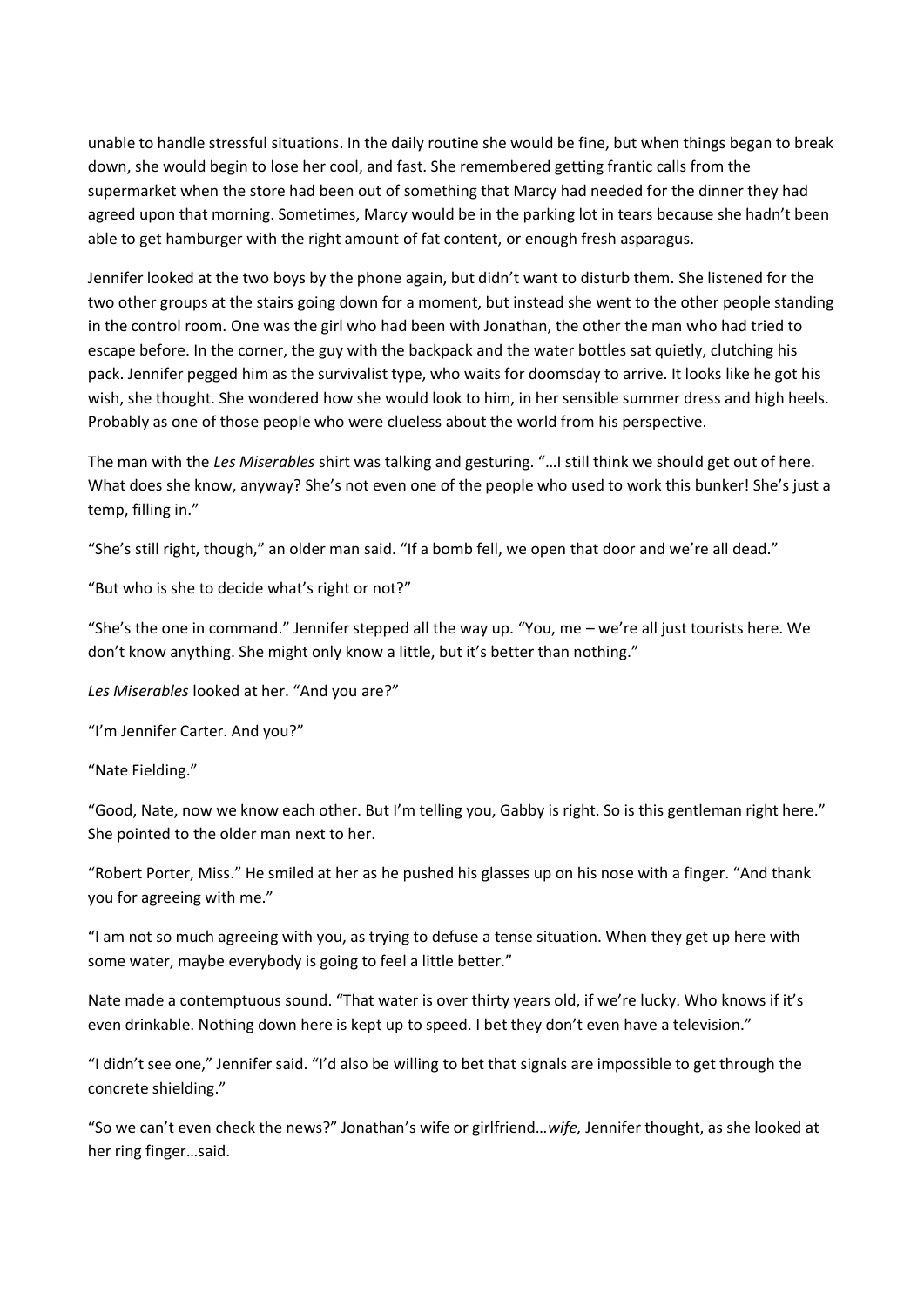Robert shook his head. "No. No news, no phone, no anything. This place was built to be a safe, and a safe is what it is."

Nate shrugged, and looked over his shoulder at the corridor and the door out there. Jennifer saw something in his eyes, and felt her adrenaline begin to pump. He was getting ready to make a break for it.

"Nate…" she began.

Robert had turned his attention to Jonathan's wife, and was asking her what her name is. She answered that it was Carrie. Jennifer only heard this with the outmost edge of her senses. She focused on Nate, who took a step back towards the corridor. His eyes were sly, looking over everyone in the room. He knew that she was watching him, but apparently felt he could outrun or outfight her. Robert was blocking her way, so he obviously felt she would be slowed down. Suddenly he spun round and ran back into the corridor, heading for the outer door. Robert turned his head and shouted "HEY!"

Jennifer ran forward, not thinking but letting her body do the work. She leaped across the control console, swinging her legs around Robert so fast that he didn't even have time to react. At the same time she kicked her high heels off, landing on bare feet. She was running the moment she made contact with the floor, and flew down the corridor after Nate. He was only a few paces ahead of her, but he was taller than her and had longer legs. She knew he would reach the door before she could catch up, and her eyes looked round for another option. Seeing the tubes and cables that ran along the corridor above their heads, she got an idea. She leapt up, grabbed hold of a thick tube and swung forward, her legs kicking out like a scissor. She flew through the air, and her legs hit Nate right below the knees. He stumbled and lost balance, falling to the floor along with her.

She felt the impact from the floor all through her body as she hit it on her back and butt, biting her tongue form the shock. She rolled to her side and kicked off with her legs, shooting to her feet. Nate was clutching his leg and when she grabbed his collar, he moaned in pain.

Behind them, she could hear voices shouting. She held on to Nate, looking into his eyes.

"What exactly was it you didn't understand?" she said, looking serious. "You are NOT to touch that door! If you want to risk your life, that's your decision, but I'm not about to let you risk my life, or my girlfriends life on your whims. Is that clear!"

Nate whimpered and clutched his leg.

She turned, seeing Robert and Carrie behind her, as well as the twin boys.

"Holy shit!" one of the twins said. "You pounded him into the ground! Are you into martial arts or something?"

"In a manner of speaking." Jennifer hauled Nate back towards the control room. "I'm Lieutenant Carter, United States Marines."

4. Sarah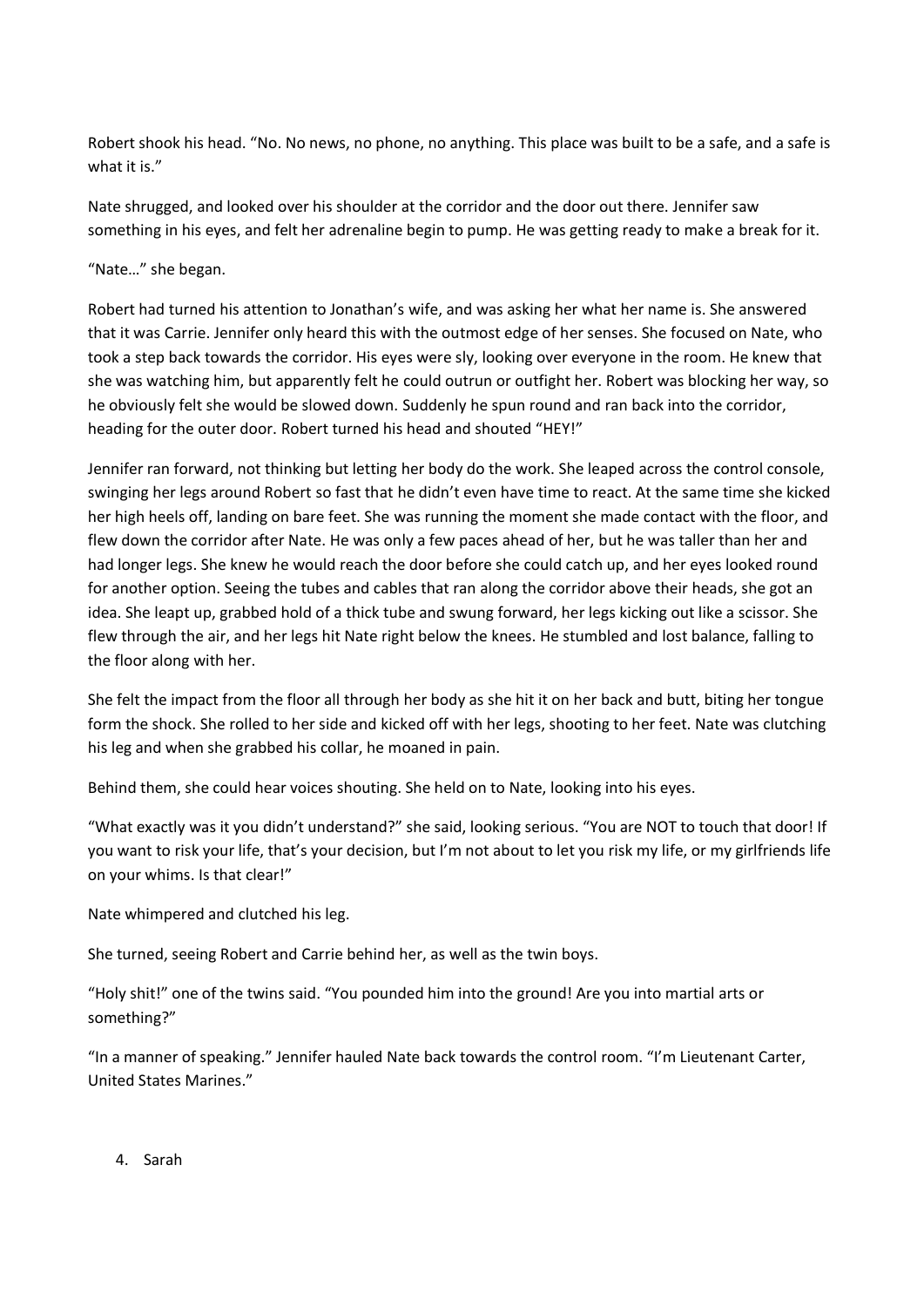Following Jonathan down the stairs, Sarah looked around and despite the situation she felt a tingling sensation in her spine. The stairs, the floor paneling in here, even the metal walls – they all reminded her of the *Nostromo* or the colony on LV-426. She almost expected the black Aliens to jump out from behind a corner and hiss at them, dripping slimy spit.

Their footsteps made metallic sounds on the stairs as they descended. Jonathan walked in the lead, with Mark right behind him. Sarah brought up the rear.

The stairs ended in a long corridor that seemed to curve slightly, as it followed the outer edge of the concrete casing around the bunker. There wasn't much to look at down here, she thought. Just two big rooms for storage, and what had, according to the sign above the door, once been an armory. Mark stopped in front of it, and half turned, giving her a glimpse of his eyes. She did not like the look in them.

"They probably took all the weapons out when the base closed" she said, making Jonathan turn his head and look back at them. "It would be too dangerous to leave guns around for people to just pick up."

"I'm sure you're right." Mark smiled. "But it wouldn't hurt to check."

He reached out and opened the metal door. The room inside was not much bigger than a broom closet, and completely empty, except for an old rifle rack. Mark's eyes flew back and forth, but didn't seem to find anything.

"See? I told you."

Mark turned his face towards her. "No one likes a smart ass, you know that?"

"Hey, hey…" Jonathan put his hand on Mark's arm. "Let's go find that water, shall we?"

They continued down the corridor to the room at the end. The air down here was cool, and had a metallic smell to it. Sarah licked her lips, feeling thirsty.

The room was still packed with crates, she saw. There were both wooden and metal crates, some stacked on top of each other, some standing by themselves. Several of the ones on the right were labeled "Water".

"That's what we need!" Jonathan said, and went to the first one. He grabbed the top and flexed his muscles as he tried prying the lid off. "It's stuck. Look around for a crowbar or something."

Mark and Sarah both turned their heads. Sarah spotted both a crowbar and a flashlight on a crate a few feet away, grabbed the crowbar and handed it to Jonathan. He stuck it in between the lid and the crate and began pushing down. The box made a groaning sound and came open, revealing what looked like hundreds of the little water cans.

"All right. Now, let's find out if this stuff is still drinkable!" Jonathan said, picked up a can and pulled the ring. Sarah noticed that it didn't make the same thin grinding sound a normal soda can made, but a heavier and somehow more solid sound. Jonathan sniffed the contents.

"Smells okay…like water, anyways." He brought the can to his mouth and took a careful sip. He sloshed the liquid around in his mouth, then swallowed.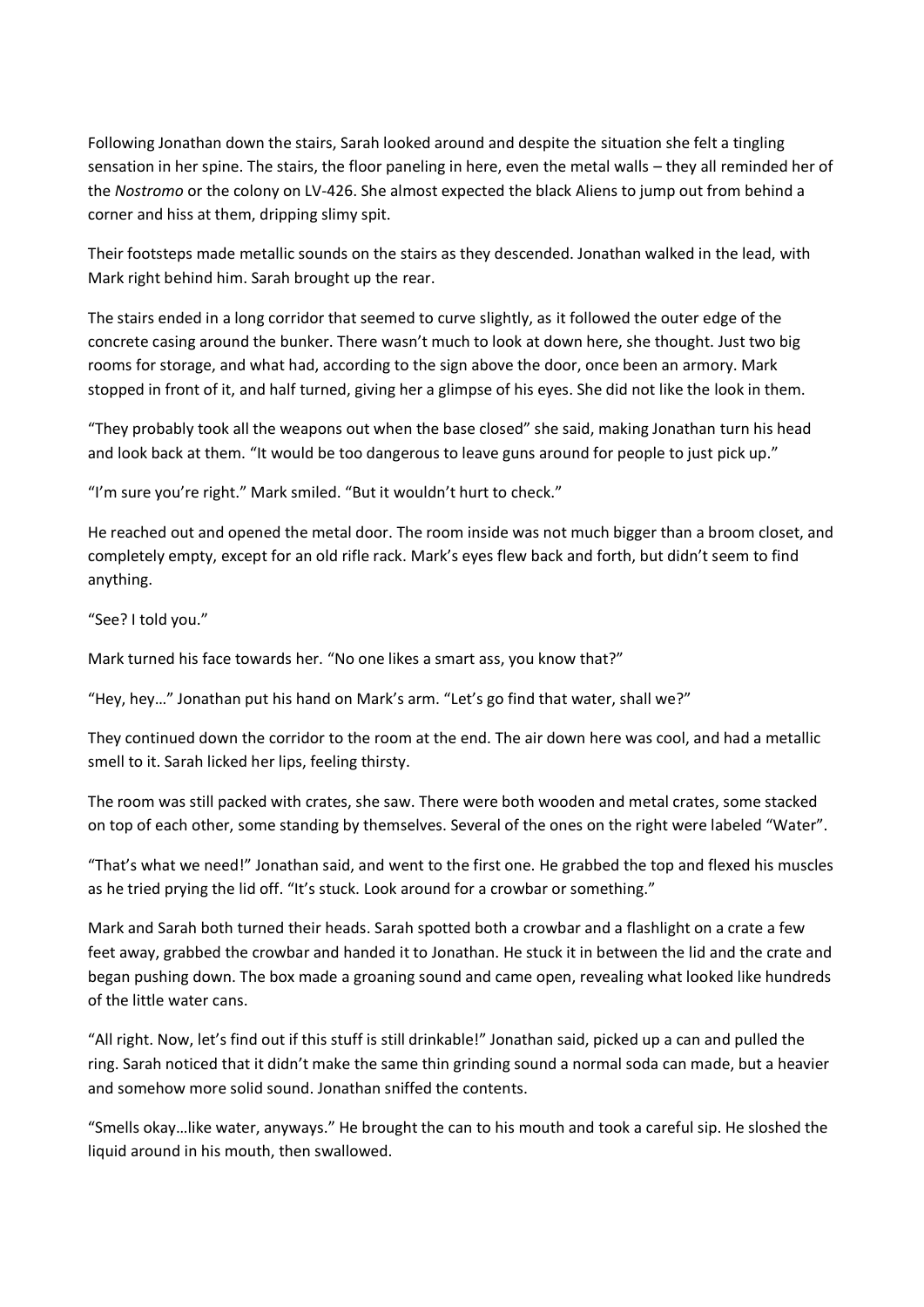"I think its fine. It tastes a little metallic, and we probably don't want to live off the stuff for years, but it hasn't gone sour and doesn't taste bad. All right, grab hold of the crate, we'll haul it upstairs."

"What about the other boxes?" Mark asked. "Shouldn't we check if there's something else we can use? Maybe something to eat?"

Jonathan nodded. "I guess that can't hurt!"

Sarah knelt down and tried reading the labels on some of the crates. "This one says 'MRE'."

"That's it. That means Meal Ready to Eat. Its field rations."

"But will it still be good?" Sarah said. "Even after this long?"

"IF it's standard MRE's," Mark said, "Then they are dehydrated and can last practically forever. Give me the crowbar!"

Jonathan handed it to him, and Mark opened the crate. Inside, stacks of little silver bags lay on top of each other.

Mark picked one up, and felt the contents through the bag. "If nothing else, there are crackers in these, or some kind of chocolate bar. Jelly, probably, as well." He tore the bag open, and poured the content out onto one of the other crates. "See, beef slices in this bag here, and here's a pack of charms, some crackers and peanut butter…" He handed the crowbar to Sarah.

"I'm not sure I would trust twenty years old beef slices, but I'm sure some of its edible." Jonathan nodded. "Okay, but first things first. Let's get the water up."

Mark went behind him and took the other end of the box. Sarah didn't know what to do, so instead stepped back to allow them free passage. She put the crowbar on one of the full boxes.

As they moved out into the corridor, a loud noise and shouting came from above them.

"What the hell is going on op there?" Jonathan asked.

"I'd say someone took advantage of the guide being gone and tried to make a break for it."

Jonathan groaned.

"Are they all stupid? She told us to stay put in here. Kid…" he looked at Sarah, "run up and see what's going on."

"I'm not called 'kid'!" Sarah said, but then ran ahead of them, her curiosity getting the better of her. She took the stairs two at a time, and popped back up into the control room just as the tall blond women from the couple came in dragging the guy in the t-shirt from *Les Miserables*.

"What's going on?" she asked. One of the twin boys answered.

"Looks like we have a military officer with us. She just stopped an escape attempt."